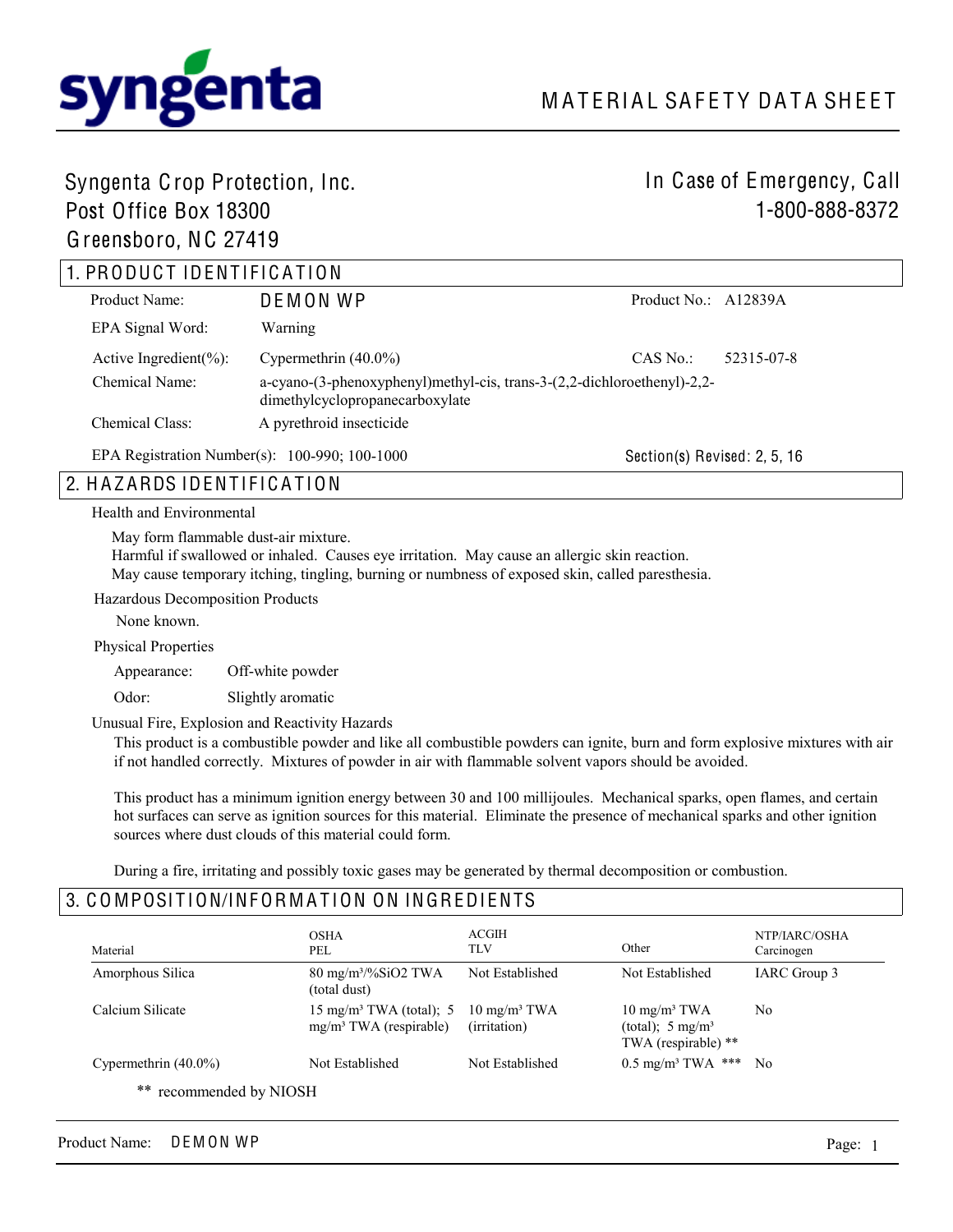\*\*\* Syngenta Occupational Exposure Limit (OEL)

Ingredients not precisely identified are proprietary or non-hazardous. Values are not product specifications. Syngenta Hazard Category: C, S

### 4. FIRST AID MEASURES

Have the product container, label or Material Safety Data Sheet with you when calling Syngenta (800-888-8372), a poison contol center or doctor, or going for treatment.

- If swallowed: Call Syngenta (800-888-8372), a poison control center or doctor immediately for treatment advice. Have the person sip a glass of water if able to swallow. Do not induce vomiting unless told to do so after calling 800-888-8372 or by a poison control center or doctor. Do not give anything by mouth to an unconscious person. Ingestion:
- If in eyes: Hold eye open and rinse slowly and gently with water for 15-20 minutes. Remove contact lenses, if present, after 5 minutes, then continue rinsing eye. Call Syngenta (800-888-8372), a poison control center or doctor for treatment advice. Eye Contact:
- If on skin or clothing: Take off contaminated clothing. Rinse skin immediately with plenty of water for 15-20 minutes. Call Syngenta (800-888-8372), a poison control center or doctor for treatment advice. Skin Contact:
- If inhaled: Move person to fresh air. If person is not breathing, call 911 or an ambulance, then give artificial respiration, preferably mouth-to-mouth if possible. Call Syngenta (800-888-8372), a poison control center or doctor for further treatment advice. Inhalation:

Notes to Physician

There is no specific antidote if this product is ingested.

Treat symptomatically.

Persons suffering a temporary allergic reaction may respond to treatment with antihistamines or steroid creams and/or systemic steroids.

Skin contact paresthesia effects (itching, tingling, burning or numbness) are transient, lasting up to 24 hours. Treat symptomatically.

Medical Condition Likely to be Aggravated by Exposure None known.

### 5. FIRE FIGHTING MEASURES

Fire and Explosion

| Flash Point (Test Method):       | Not Applicable        |                       |
|----------------------------------|-----------------------|-----------------------|
| Flammable Limits $(\%$ in Air):  | Lower: Not Applicable | Upper: Not Applicable |
| <b>Autoignition Temperature:</b> | Not Available         |                       |
| Flammability:                    | Not Applicable        |                       |

Unusual Fire, Explosion and Reactivity Hazards

This product is a combustible powder and like all combustible powders can ignite, burn and form explosive mixtures with air if not handled correctly. Mixtures of powder in air with flammable solvent vapors should be avoided.

This product has a minimum ignition energy between 30 and 100 millijoules. Mechanical sparks, open flames, and certain hot surfaces can serve as ignition sources for this material. Eliminate the presence of mechanical sparks and other ignition sources where dust clouds of this material could form.

During a fire, irritating and possibly toxic gases may be generated by thermal decomposition or combustion.

In Case of Fire

Use appropriate extinguishing media for combustibles in the area. Wear full protective clothing and self-contained breathing apparatus. Evacuate nonessential personnel from the area to prevent human exposure to fire, smoke, fumes or products of combustion. Prevent use of contaminated buildings, area, and equipment until decontaminated. Water runoff can cause environmental damage. If water is used to fight fire, dike and collect runoff.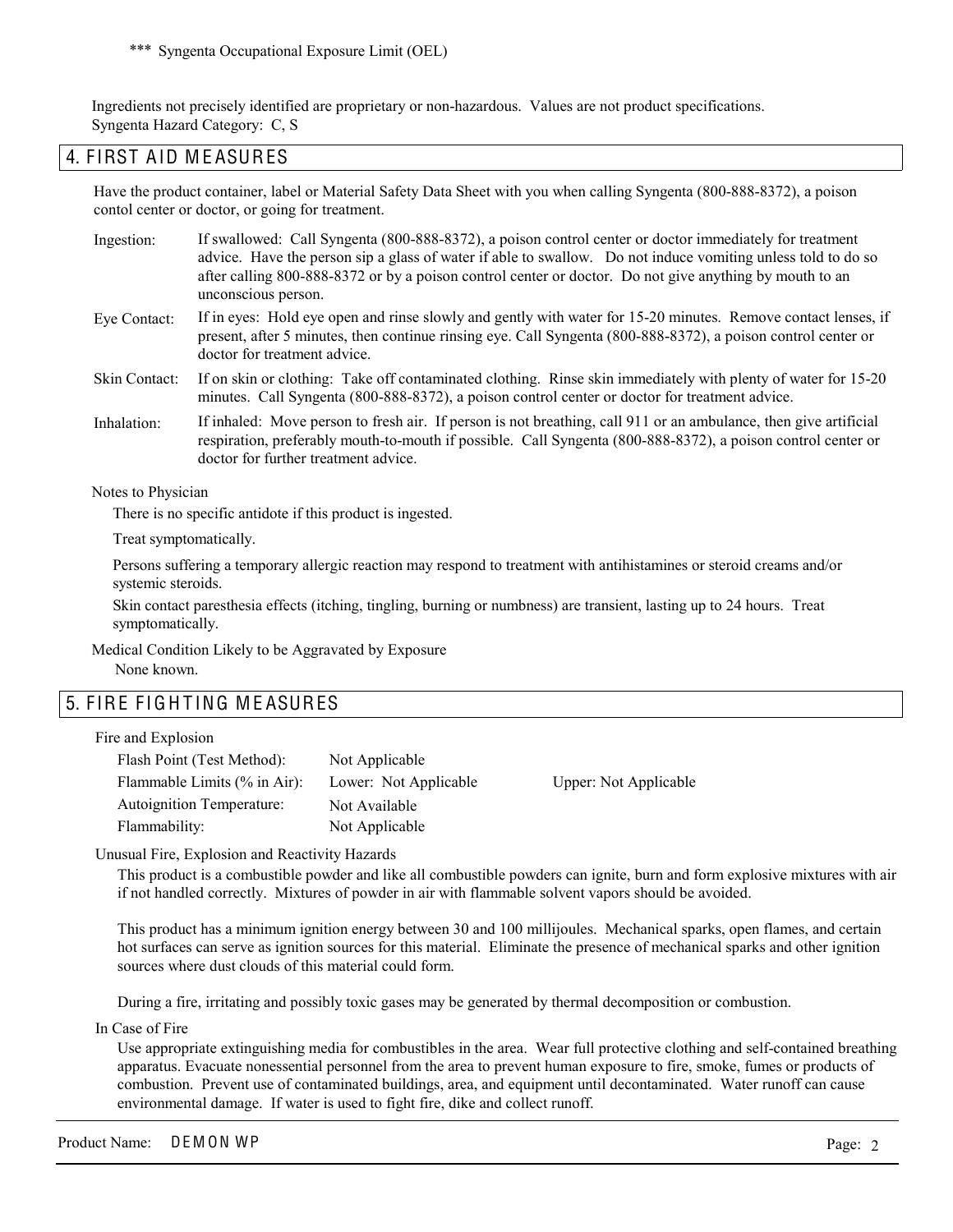# 6. A C CIDENTAL RELEASE MEASURES

#### In Case of Spill or Leak

Control the spill at its source. Contain the spill to prevent from spreading or contaminating soil or from entering sewage and drainage systems or any body of water. Clean up spills immediately, observing precautions outlined in Section 8. Sweep up material and place in a compatible disposal container. Scrub area with hard water detergent (e.g. commercial products such as Tide, Joy, Spic and Span). Pick up wash liquid with additional absorbent and place into compatible disposal container. Once all material is cleaned up and placed in a disposal container, seal container and arrange for disposition.

### 7. H ANDL ING AND ST ORA G E

This product is not considered electrically conductive at low relative humidity.

Handle this material only in electrically conductive equipment. Electrically ground and bond this equipment as well as any worker who could contact a dust cloud formed of this material. Eliminate the presence of mechanical sparks and other ignition sources where dust clouds of this material could form. Bulk bags (FIBC) used to contain this material should be either type B or type C. If type C bags are used make sure they are electrically grounded before powder is discharged from the bag.

Store the material in a well-ventilated, secure area out of reach of children and domestic animals. Do not store food, beverages or tobacco products in the storage area. Prevent eating, drinking, tobacco use, and cosmetic application in areas where there is a potential for exposure to the material. Wash thoroughly with soap and water after handling.

### 8. EXPOSURE CONTROLS/PERSONAL PROTECTION

THE FOLLOWING RECOMMENDATIONS FOR EXPOSURE CONTROLS/PERSONAL PROTECTION ARE INTENDED FOR THE MANUFACTURE, FORMULATION AND PACKAGING OF THIS PRODUCT.

FOR COMMERCIAL APPLICATIONS AND/OR ON-FARM APPLICATIONS CONSULT THE PRODUCT LABEL.

Prevent eating, drinking, tobacco usage and cosmetic application in areas where there is a potential for exposure to the material. Wash thoroughly with soap and water after handling. Where eye contact is likely, use dust-proof chemical goggles. Facilities storing or utilizing this material should be equipped with an eyewash facility and a safety shower. Where contact is likely, wear chemical-resistant gloves (such as barrier laminate, butyl rubber, nitrile rubber, neoprene rubber, natural rubber, polyethylene, polyvinyl chloride [PVC] or Viton), coveralls, socks and chemical-resistant footwear. Stringent housekeeping measures are necessary to prevent translocation of the material from contaminated work surfaces to uncontaminated surfaces (railings, doors, etc.). Unprotected contact with such translocated material can result in paresthesia effects (see Section 11). A particulate filter respirator may be necessary until effective engineering controls are installed to comply with occupational exposure limits. Use a NIOSH approved respirator with any HE filter. Use a self-contained breathing apparatus in cases of emergency spills, when exposure levels are unknown, or under any circumstances where air-purifying respirators may not provide adequate protection. Ingestion: Eye Contact: Skin Contact: Inhalation:

> Avoid breathing air from drum headspace. Hydrogen cyanide gas may be released during opening and dispensing, and in case of spills. Use local exhaust ventilation or air-supplied respiratory protection to keep exposures below the TLV Ceiling Limit.

### 9. PHYSICAL AND CHEMICAL PROPERTIES

| Appearance:               | Off-white powder  |
|---------------------------|-------------------|
| Odor:                     | Slightly aromatic |
| Melting Point:            | Not Available     |
| <b>Boiling Point:</b>     | Not Applicable    |
| Specific Gravity/Density: | Not Available     |
| $pH$ :                    | 86                |
|                           |                   |

Solubility in H2O

Product Name: DEMON WP Page: 3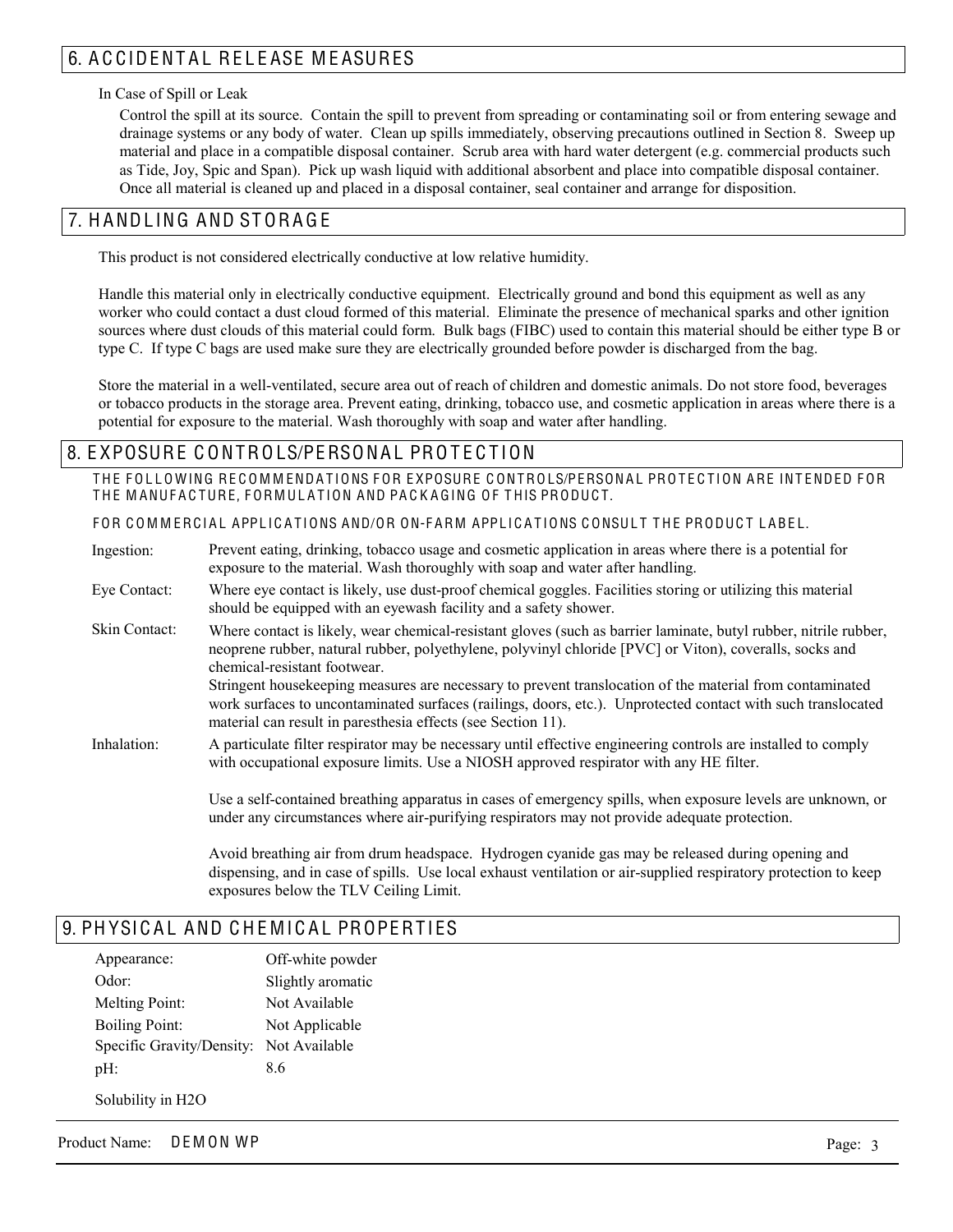Cypermethrin: 0.004 mg/l (pH 7)

Vapor Pressure

Cypermethrin: ca  $7.5 \times 10(-10)$  mmHg @  $68^{\circ}F(20^{\circ}C)$  (by extrapolation)

### 10. STABILITY AND REACTIVITY

| Stability:                        | Stable under normal use and storage conditions. |
|-----------------------------------|-------------------------------------------------|
| Hazardous Polymerization:         | Will not occur.                                 |
| Conditions to Avoid:              | None known.                                     |
| Materials to Avoid:               | Oxidizing agents.                               |
| Hazardous Decomposition Products: | None known.                                     |

### 11. TOXICOLOGICAL INFORMATION

|                     | <b>Acute Toxicity/Irritation Studies (Finished Product)</b> |                        |
|---------------------|-------------------------------------------------------------|------------------------|
| Ingestion:          |                                                             |                        |
|                     | Oral (LD50 Rat):                                            | 1800 mg/kg body weight |
| Dermal:             |                                                             |                        |
|                     | Dermal (LD50 Rabbit) :                                      | 2000 mg/kg body weight |
| Inhalation:         |                                                             |                        |
|                     | Inhalation (Not available at<br>this time.) :               |                        |
| Eye Contact:        | Moderately Irritating (Rabbit)                              |                        |
| Skin Contact:       | Not Available                                               |                        |
| Skin Sensitization: | A skin sensitizer in animal tests.                          |                        |

#### Reproductive/Developmental Effects

Cypermethrin: There were no cypermethrin-induced effects in fertility in two separate two-litter three (filial) generation studies in the rat.

#### Chronic/Subchronic Toxicity Studies

Cypermethrin: NOEL (2-yr) for dogs 5 mg/kg, rats 7.5 mg/kg. Nervous system effects typical of pyrethroids (motor incoordination, gait abnormalities) in a range of repeated dose studies (dog and rat). Possible nerve fiber degeneration in 14-day study in rats.

#### Carcinogenicity

Cypermethrin: Two separate 2-year feeding studies in the rat revealed no evidence of carcinogenicity that could be attributable to cypermethrin.

#### Other Toxicity Information

In humans, contact with exposed skin may result in temporary itching, tingling, burning or numbness, called paresthesia. The effect may result from splash, aerosol, or hot vapor contact, or transfer to the face from contaminated gloves and hands. The symptoms normally disappear within 24 hours. Face and genital areas are especially susceptible to this effect. Paresthesia involving the face is also known as "subjective facial sensation" or SFS.

#### Toxicity of Other Components

#### Amorphous Silica

Amorphous Silica is listed as an IARC (Group 3) carcinogen not classifiable as a human carcinogen (No Data Available) with limited animal evidence. Prolonged exposure to amorphous silica may cause damage to respiratory system and irritation to skin and eyes.

#### Calcium Silicate

May cause skin or eye irritation upon prolonged or repeated contact.

#### Target Organs

Active Ingredients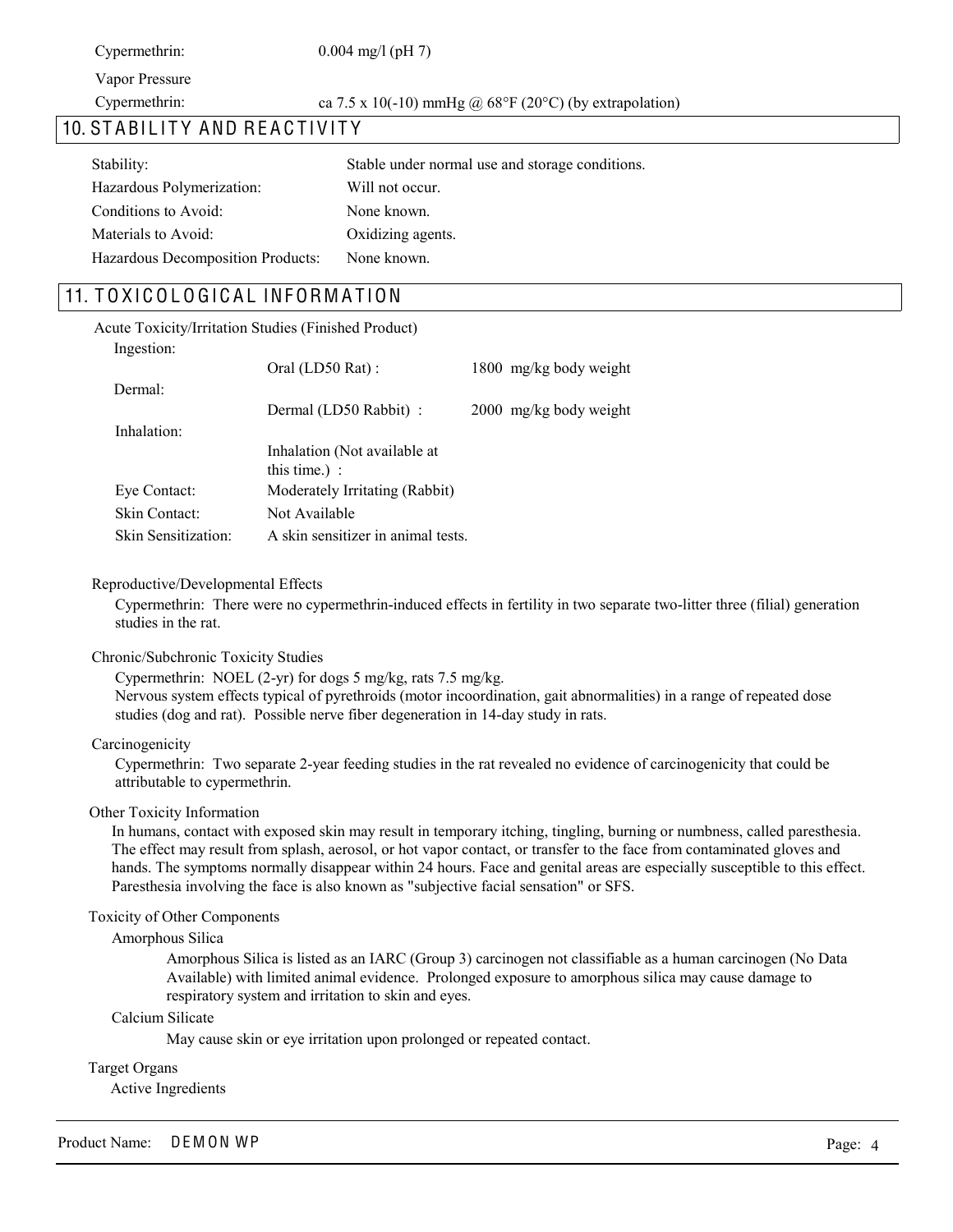Inert Ingredients Cypermethrin: CNS, eye, liver, skin Amorphous Silica: Respiratory tract, skin, eye Calcium Silicate: Skin, eye

### 12. ECOLOGICAL INFORMATION

Ecotoxicity Effects

Cypermethrin:

Fish (Rainbow Trout) 96-hour LC50 0.92 ppb Invertebrate (Water Flea) Daphnia Magna 48-hour EC50 1.0 ppb Bird (Mallard Duck) 21-day LD50 > 10248 mg/kg

Environmental Fate

Cypermethrin:

The information presented here is for the active ingredient, cypermethrin. Not persistent in soil or water. Immobile in soil. Sinks in water (after 24 h).

### 13. DISPOSAL CONSIDERATIONS

#### Disposal

Do not reuse product containers. Dispose of product containers, waste containers, and residues according to local, state, and federal health and environmental regulations.

Characteristic Waste: Not Applicable

Listed Waste: Not Applicable

### 14. TRANSPORT INFORMATION

DOT Classification

Ground Transport - NAFTA Not regulated by US DOT. Note: Packages prepared for export are classified in compliance with the IMDG code (water).

Air Transport - NAFTA Not regulated by US DOT.

B/L Freight Classification Insecticides, NOIBN, O/T Poison

Comments

Water Transport - International Proper Shipping Name: Environmentally Hazardous Substance, Solid, N.O.S. (Cypermethrin), Marine Pollutant Hazard Class or Division: Class 9 Identification Number: UN 3077 Packing Group: PG III

Air Transport - International Proper Shipping Name: Environmentally Hazardous Substance, Solid, N.O.S. (Cypermethrin) Hazard Class or Division: Class 9 Identification Number: UN 3077 Packing Group: PG III Note: Max. inner packages 10 kg

Product Name: DEMON WP Page: 5